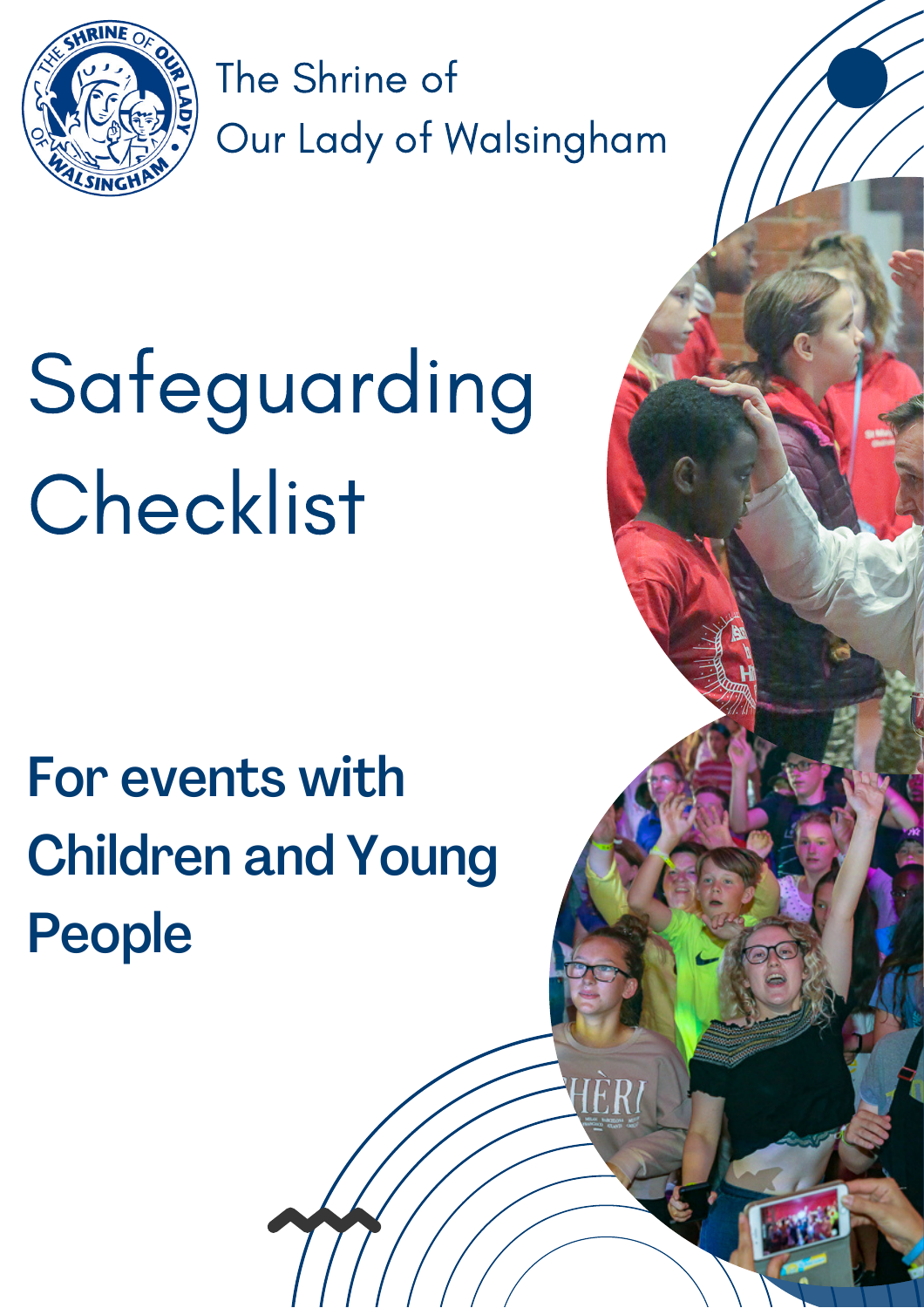## **ABOUT**

WCTA Ltd (The Anglican Shrine of Our Lady of Walsingham) is fully committed to safeguarding the welfare of all children, young people and vulnerable adults. It recognises its responsibility to take all reasonable steps to promote safe practice and to protect children, young people and vulnerable adults from harm, abuse and exploitation. WCTA Ltd acknowledges its duty to act appropriately to any allegations, reports or suspicions of abuse.

Attending a residential stay or large event is one of the most memorable occasions in the lives of children and young people.

For many it is a wonderful opportunity to go away with others and also to form new friendships. Coming to the Shrine of Our Lady of Walsingham offers a chance for the Christian journey to begin or strengthen in a supportive environment.

However, these types of events hold a range of safeguarding challenges and issues that must be thought through carefully.

As with any activity that takes place, especially away from home it is vital that sufficient preparation takes place.

It is very important that you have ensured that everything on the checklist has been acted upon and that it is signed and returned to the Shrine by the day stated on the event letter. Failure to do so, by the date requested, will mean that your group will not be allowed to take part in the event.

Please complete and return to: schools@olw-shrine.org.ukCaroline Ward (Schools and Young Pilgrims Officer) The Milner Wing Walsingham NR22 6BP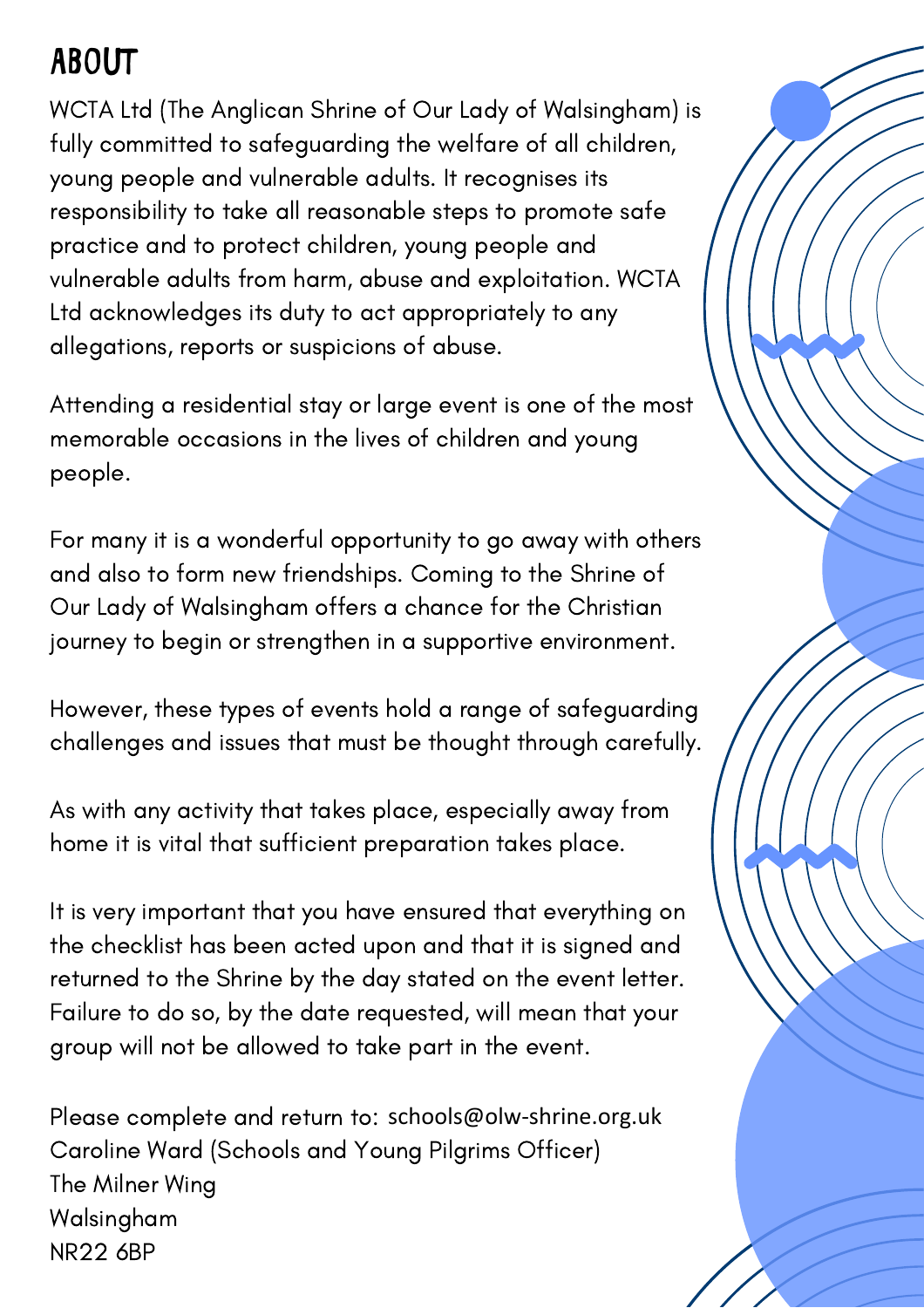### **CHECKLIST**

Please read each section carefully and then tick to show that it has been undertaken. Complete any further information if necessary. The checklist must then be signed by the group leader and also the named person responsible for safeguarding for your parish.

| Name of parish group                      |  |
|-------------------------------------------|--|
| Name of diocesan<br>group (if applicable) |  |
| Name of group leader                      |  |
| Names of adult helpers                    |  |
|                                           |  |
|                                           |  |



The leader of the group and all adult helpers (anyone over 18) have undergone a DBS check within the last 3 years through the diocese. They have been issued with clearance certificates which have been personally seen by the safeguarding officer for the parish.

A safer recruitment process has been followed for all staff and volunteers attending with the group.



All adult leaders and helpers have attended training in Safeguarding from the diocese within the last 3 years.



The Shrine's and the parish's safeguarding policy has been read by all adult leaders/helpers.



All adult helpers/leaders have undertaken relevant training in order to work with children and young people.